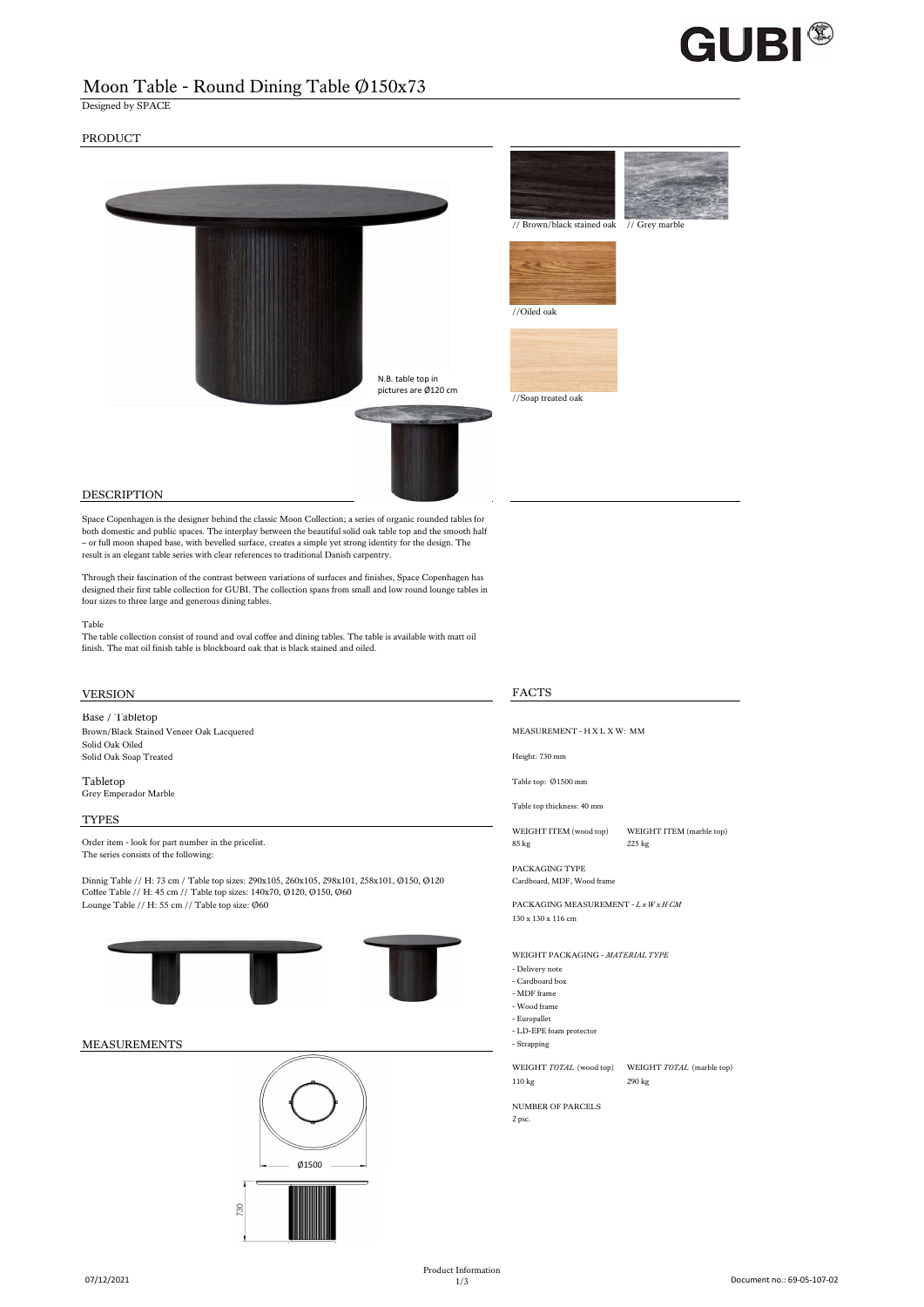# **GUBI®**

## Moon Table - Round Dining Table Ø150x73

Designed by SPACE

 $\frac{500}{2}$